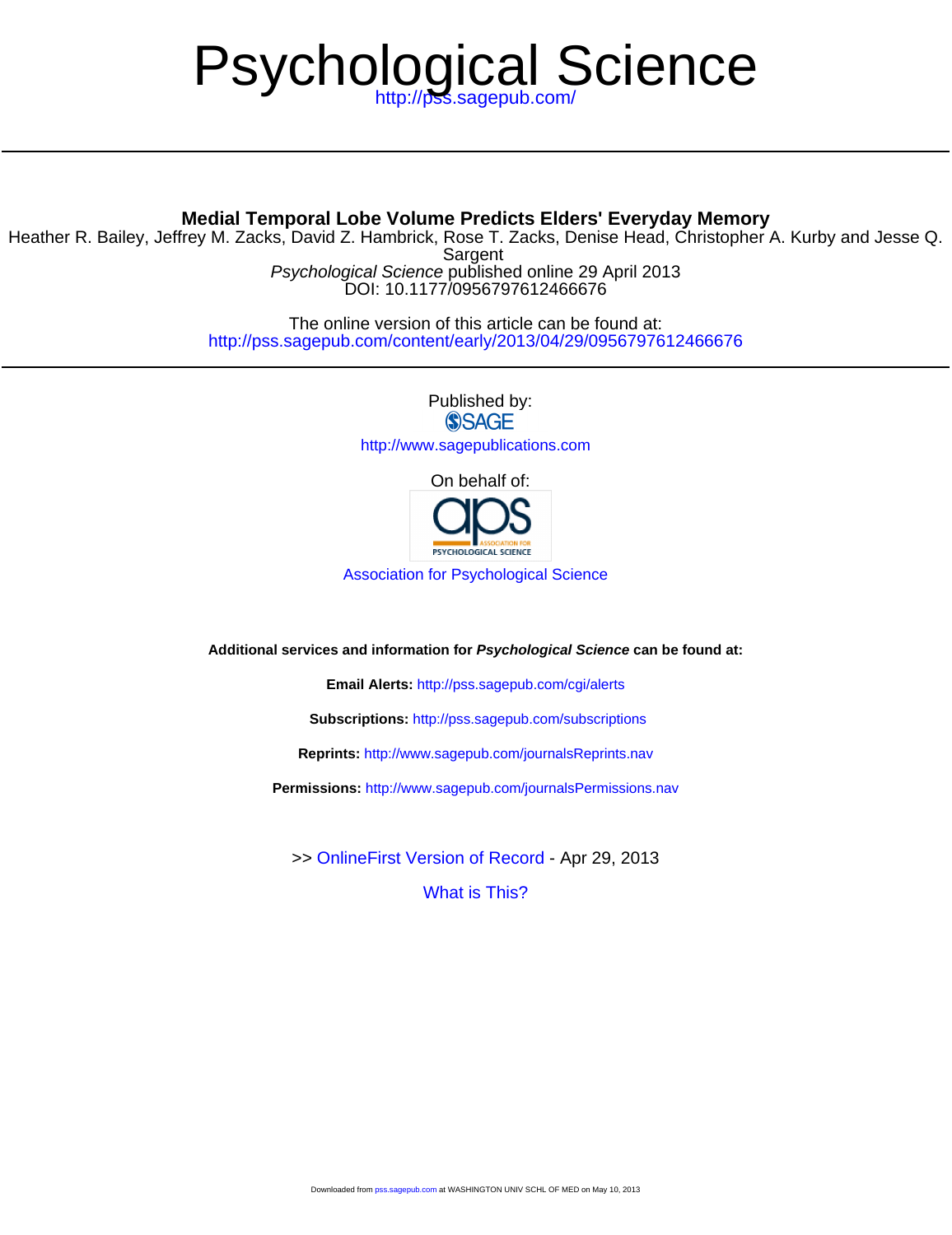*Research Article*

# Medial Temporal Lobe Volume Predicts Elders' Everyday Memory



PSYCHOLOGICAL SCIENCE



# Heather R. Bailey<sup>1</sup>, Jeffrey M. Zacks<sup>1</sup>, David Z. Hambrick<sup>2</sup>, Rose T. Zacks<sup>2</sup>, Denise Head<sup>1</sup>, Christopher A. Kurby<sup>3</sup>, and Jesse Q. Sargent<sup>4</sup>

<sup>1</sup>Washington University in St. Louis, <sup>2</sup>Michigan State University, <sup>3</sup>Grand Valley State University, and <sup>4</sup>Francis Marion University

#### Abstract

Deficits in memory for everyday activities are common complaints among healthy and demented older adults. The medial temporal lobes and dorsolateral prefrontal cortex are both affected by aging and early-stage Alzheimer's disease, and are known to influence performance on laboratory memory tasks. We investigated whether the volume of these structures predicts everyday memory. Cognitively healthy older adults and older adults with mild Alzheimer's-type dementia watched movies of everyday activities and completed memory tests on the activities. Structural MRI was used to measure brain volume. Medial temporal but not prefrontal volume strongly predicted subsequent memory. Everyday memory depends on segmenting activity into discrete events during perception, and medial temporal volume partially accounted for the relationship between performance on the memory tests and performance on an event-segmentation task. The everyday-memory measures used in this study involve retrieval of episodic and semantic information as well as working memory updating. Thus, the current findings suggest that during perception, the medial temporal lobes support the construction of event representations that determine subsequent memory.

#### Keywords

perception, memory, cognitive neuroscience, aging

Received 5/15/12; Revision accepted 10/9/12

Subjective memory complaints commonly reported by older adults include forgetting the location of items such as keys, forgetting directions to familiar locations, and repeating stories (Gilewski, Zelinski, & Schaie, 1990). Further, caregivers report that older adults with dementia have trouble remembering addresses and phone numbers, and knowing how to work familiar machines (Jorm & Jacomb, 1989). These subjective impressions are often accurate: Older adults show objective declines in memory for things such as people's names, items on a grocery list, and information in a news program (West, Crook, & Barron, 1992).

Everyday memory<sup>1</sup> involves remembering information from events that occur naturalistically in day-to-day life. It can be distinguished from memory as assessed by typical laboratory tasks (e.g., learning word lists, picture lists, or word pairs) on two related dimensions: (a) The memoranda are richer and more structured than those in

laboratory tasks, and (b) knowledge about everyday events often is encoded into preexisting knowledge structures.

What are the cognitive and neural mechanisms that influence everyday memory? First, general memory systems, including those measured by traditional laboratory tests of episodic and working memory, surely play an important role. Performance on such measures declines with age (R. T. Zacks, Hasher, & Li, 2000), and these declines could lead to individual differences in older adults' everyday memory. Second, everyday memory may depend on mechanisms that deal specifically with everyday memory's rich and knowledge-driven character.

#### Corresponding Author:

Heather R. Bailey, 439 Psychology Building, One Brookings Dr., Campus Box 1125, Washington University, Saint Louis, MO 63130 E-mail: hroth@artsci.wustl.edu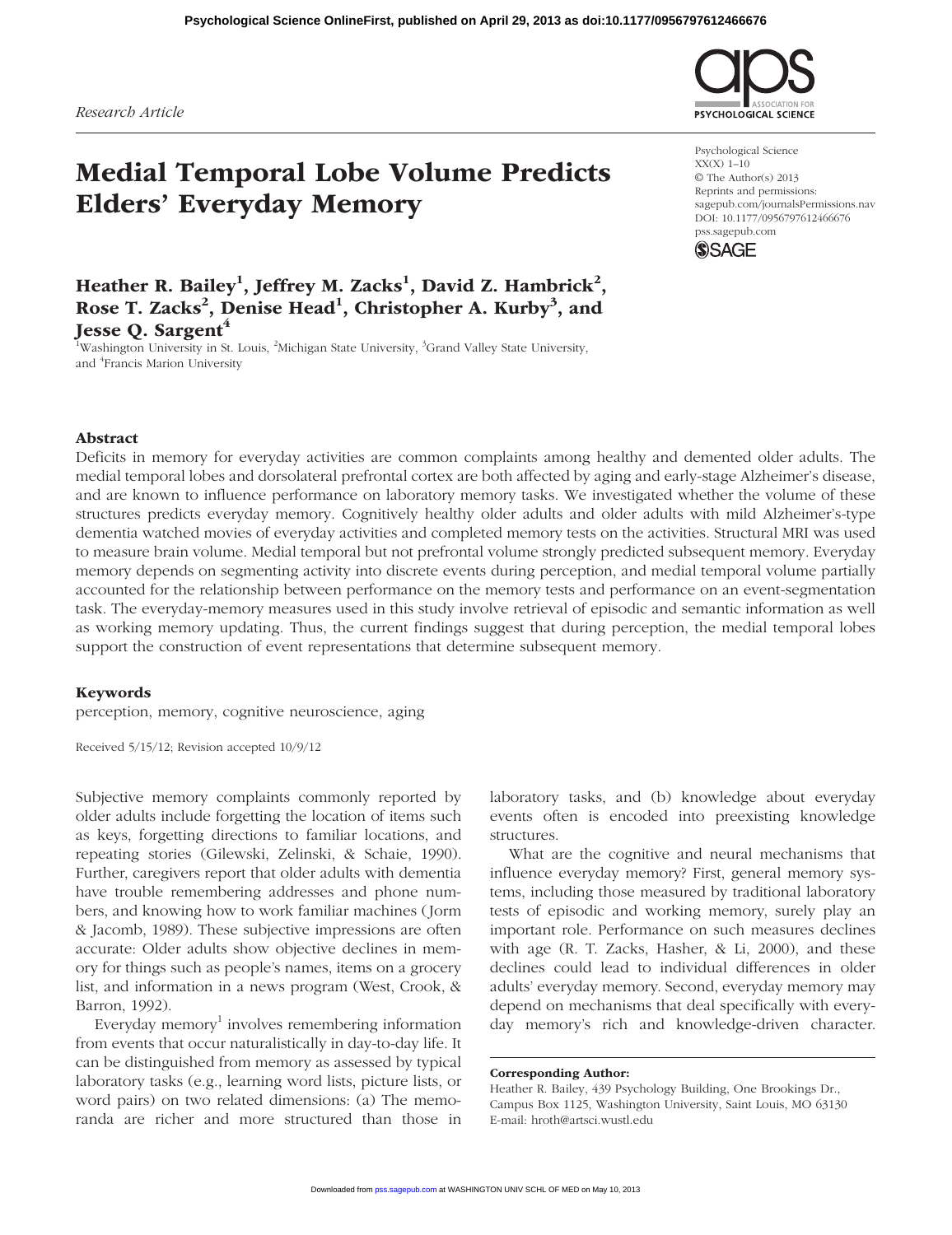Older adults have demonstrated better memory on tests that provide more contextual support and structure (for a review, see R. T. Zacks et al., 2000). Crystallized knowledge increases with age (Horn & Cattell, 1967), so older adults should be able to use this knowledge on everyday-memory tasks. In fact, scripts and schemas (Hess, 1990) and expertise (Morrow, Leirer, & Altieri, 1992) help older adults' (and younger adults') memory performance. To the degree that older adults can capitalize on structure and knowledge, this should facilitate remembering. For example, when people try to remember a news report about a birth at the zoo, their success may depend on the degree to which they can form and maintain episodic long-term memories and manipulate phrases ("baby elephant," "40 hours in labor") in working memory. But their success also may depend on the degree to which they can construct effective representations of the structured events in the report and use their knowledge about zoos and births to populate those representations.

Neurophysiologically, the dorsolateral prefrontal cortex (DLPFC) is known to support working memory (Goldman-Rakic, 1995). Thus, differences in DLPFC volume may be related to differences in everyday-memory performance. Another brain region that may support everyday memory is the medial temporal lobe (MTL). The MTL is important for episodic long-term memory (e.g., Eichenbaum, Yonelinas, & Ranganath, 2007). In addition, recent evidence has demonstrated that the MTL—in particular, the hippocampus—may be critical for the retrieval of recently presented information (Hannula, Tranel, & Cohen, 2006; Oztekin, Davachi, & McElree, 2010; Swallow et al., 2011; but see Jeneson & Squire, 2012). Both the DLPFC and the MTL atrophy with age, and these declines have been linked to cognitive deficits in older adults (Golomb et al., 1993; Raz, Dixon, Head, Dupuis, & Acker, 1998). Alzheimer's disease is associated with further atrophy in both structures, with the MTL being particularly affected early in the progression (McDonald et al., 2009). Could individual differences in DLPFC and MTL atrophy lead to differences in everyday memory?

#### Event-Segmentation Theory

Event-segmentation theory (EST; J. M. Zacks, Speer, Swallow, Braver, & Reynolds, 2007) provides a framework for characterizing the contributions of these cognitive and neural mechanisms to everyday-memory performance. According to EST, as people observe ongoing activity, they spontaneously segment it into discrete events. Information relevant to the current event is captured in an event model, which is a working memory representation of "what is happening now." An event model represents information that is invariant across an event, but it must be updated when one event ends and another begins. EST posits that when an event model is updated, an event boundary is perceived. Event boundaries serve as memory anchors in that they help people chunk complex activity into meaningful events. Individuals' ability to identify event boundaries is related to their memory for events (Kurby & Zacks, 2011; J. M. Zacks, Speer, Vettel, & Jacoby, 2006).

Thus, everyday-memory performance is predicted by one's ability to segment and organize activity as one perceives it. Given that working memory is central to this process, the quality of event segmentation likely depends on the brain structures that support working memory functioning, namely, the DLPFC and MTL. Updating of event models also is influenced by episodic memories of previous events, which may also depend on the MTL. Finally, updating of event models is influenced by semantic knowledge about events (i.e., knowledge divorced from personal experience of the events), which may depend particularly on the prefrontal cortex, including the DLPFC and the medial prefrontal cortex (Grafman, 1995; Krueger, Barbey, & Grafman, 2009).

# The Present Study

We assessed everyday memory in cognitively healthy older adults and in older adults with mild Alzheimer'stype dementia. This latter population is ideal for examining everyday memory because individuals vary widely in their self-assessed and objectively assessed everydaymemory ability (Jorm & Jacomb, 1989; West et al., 1992), and because Alzheimer's disease selectively affects some of the mechanisms that may be involved in everyday memory. Older adults in the earliest stages of Alzheimer's disease show decreased MTL volume (Stoub, Rogalski, Leurgans, Bennett, & deToledo-Morrell, 2010) and MTL function (Golby et al., 2005). Further, Alzheimer's patients show changes in prefrontal regions, including increased amyloid deposition (Klunk et al., 2004) and abnormal prefrontal activation (Becker et al., 1996), compared with cognitively healthy older adults. These neurophysiological changes are associated with the hallmark memory impairments of Alzheimer's disease (Golby et al., 2005; Stoub et al., 2010).

Our sample of older adults watched and segmented movies of everyday activities (e.g., preparing breakfast) and then completed tests of memory for the activities. Volumetric data from structural MRI scans also were obtained for the participants. Our main goal was to evaluate whether event segmentation predicted memory for everyday events, and whether this relationship was dependent on the integrity of the DLPFC, the MTL, or both.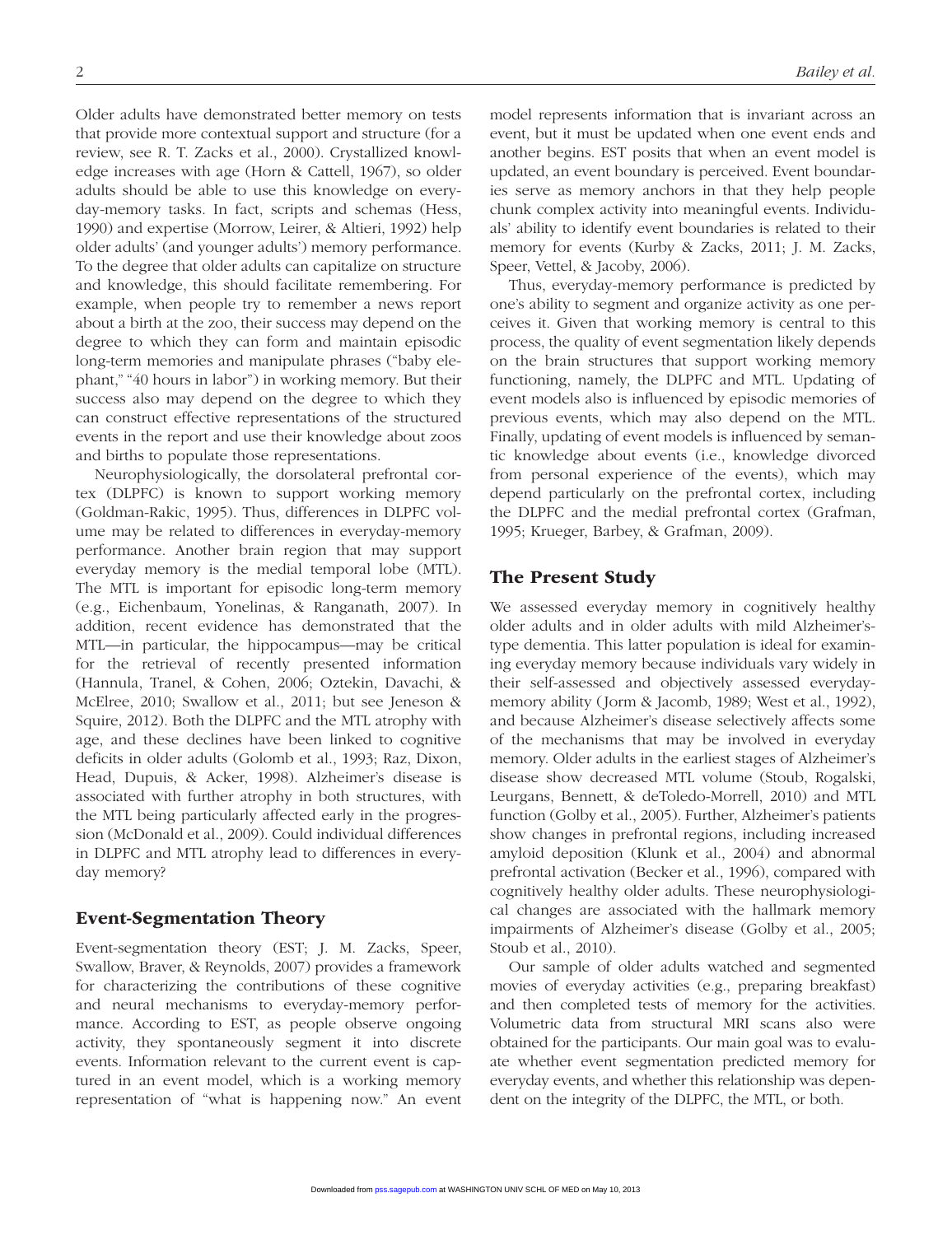# Method

#### *Participants*

All participants were recruited through the Knight Alzheimer's Disease Research Center at Washington University in St. Louis. The presence of dementia was assessed according to the Clinical Dementia Rating (CDR) scale (Morris, 1993). The CDR is based on a 90-min clinical interview of the participant and a collateral source (often a spouse, child, or close friend). This interview assesses changes in cognitive and functional abilities in the areas of memory, orientation, judgment and problem solving, community affairs, hobbies, and personal care. CDR scores range from 0 to 2, with 0 indicating no dementia, 0.5 indicating questionable or very mild dementia, 1 indicating mild dementia, and 2 indicating moderate dementia. Participants were excluded if they had any of a wide range of neurological disorders (e.g., Parkinson's disease, Huntington's disease), neurological damage (e.g., due to seizures or head trauma), other types of dementia (e.g., vascular, Lewy bodies), cerebrovascular disease, or depression. We recruited 40 individuals with CDR scores of 0 (25 females, 15 males), 41 individuals with CDR scores of 0.5 (15 females, 26 males), and 21 individuals with CDR scores of 1 (7 females, 14 males).

# *Materials*

**Event segmentation.** Participants watched four movies: one practice and three experimental movies. The practice movie involved a male actor building a ship out of Legos (duration  $= 155$  s). The experimental movies involved a female actor preparing breakfast (329 s), a male actor decorating for a party (376 s), and a female actor checking out a book at a library (249 s). Participants watched and segmented each movie twice—once at a coarse grain and once at a fine grain. As they watched the movies, participants were instructed to press the space bar on a computer keyboard each time they thought one large (coarse grain) or small (fine grain) meaningful unit of activity ended and another began (see Segmentation Procedure in the Supplemental Material available online). We measured *segmentation agreement*, the extent to which a participant's segmentation locations correlated with the normative<sup>2</sup> segmentation locations of another sample. Segmentation agreement was calculated with point-biserial correlations that were scaled to control for individual differences in the number of segmentation locations identified (see Kurby & Zacks, 2011). Segmentation agreement can range from 0 to 1, with larger values indicating better agreement with the group, and was averaged across grains.

*Everyday memory.* Participants completed three measures of memory for the events in each movie. The first measure was *recall*. For this test, participants orally described the activity in the movie. Each movie was broken down into activity units according to the Action Coding System described by Schwartz (1991), and recall was scored as the number of units reported. Units were finegrained parts of an activity, termed "A1" units by Schwartz (e.g., "she walked to the sink," "turned on the water," "put soap on her hands," etc.). The second measure was a forced-choice *recognition* task in which on each trial, participants were presented with two still photographs one from the movie they had watched and one from a similar but different movie. The test for each movie had 20 trials, and recognition was scored as the proportion of correct responses. Finally, participants completed an *order-memory* task. For each movie, they were given 12 still photographs that were taken from the movie but were out of temporal order. Participants were instructed to rearrange the photographs in the order in which they had occurred in the movie. Order memory was scored as an error measure, which was the mean absolute deviation of each picture from the correct position.

*MRI acquisition and analysis.* Participation at the Knight Alzheimer's Disease Research Center includes structural MRI scans every other year. When a participant had undergone multiple scans, we used the most recent scan that had occurred prior to the behavioral testing. However, some participants (*n* = 28) had never completed a scan, so the sample included volume estimates for 28 participants with CDR scores of 0, 31 participants with CDR scores of 0.5, and 15 participants with CDR scores of 1.<sup>3</sup> T1-weighted scans, with MP-RAGE (magnetizationprepared rapid acquisition with gradient echo) imaging, were obtained for each of these subjects (repetition time, or  $TR = 9.7$  ms; echo time, or  $TE = 4$  ms; inversion time, or  $TI = 20$  ms; 1 mm  $\times$  1 mm  $\times$  1.25 mm resolution).

Gray matter volume estimates were obtained using FreeSurfer 5.1 image analysis suite (http://surfer.nmr.mgh .harvard.edu/; Fischl, 2012), and regions of interest (ROIs) were based on the Desikan–Killiany atlas (Desikan et al., 2006). ROIs potentially associated with everyday memory were the DLPFC, which was defined as the rostral middle frontal gyrus, $^{4}$  and MTL, which was made up of the entorhinal cortex, hippocampus, and parahippocampal gyrus regions (which include the perirhinal and parahippocampal cortex). Volumes were summed across hemispheres and then normalized to control for intracranial volume using linear regression (e.g., Buckner et al., 2004).

*Cognitive ability battery.* A cognitive ability battery (ELSMEM; Storandt, Balota, & Salthouse, 2009) designed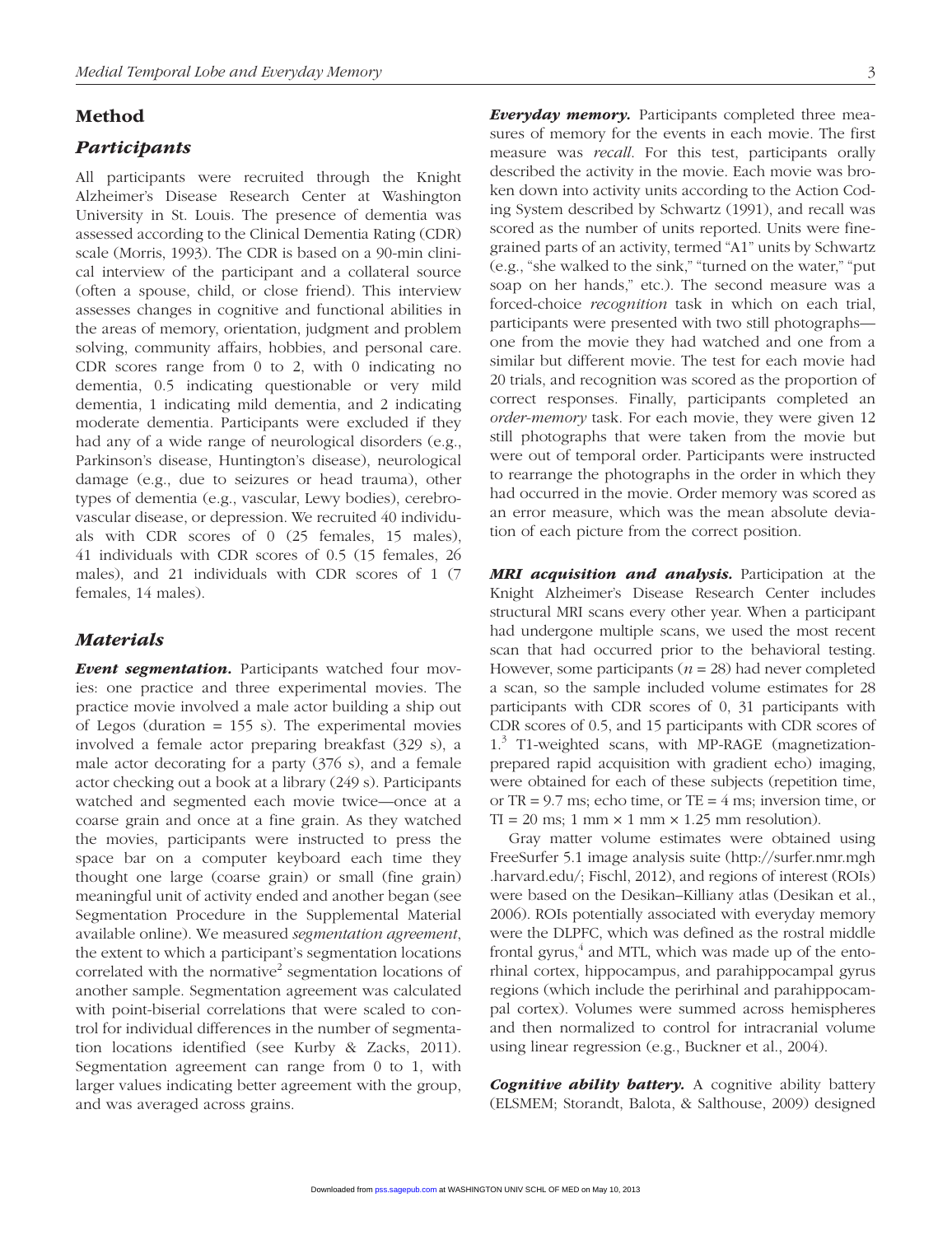to assess a broad spectrum of abilities was administered to all participants, usually 1 to 2 weeks after their annual clinical assessment. We obtained participants' scores on the episodic memory tasks: the sum of scores on the three free-recall trials from the Selective Reminding Test (Grober & Buschke, 1987), the Verbal Paired Associates score from the Wechsler Memory Scale (WMS; Wechsler & Stone, 1973), and the immediate- and delayed-recall scores from the WMS Logical Memory test. (See Table S1 in the Supplemental Material for descriptive statistics.)

#### *Procedure*

Participants were seated at a laptop computer and practiced the coarse-grained event-segmentation task using the example movie. The experimenter answered any questions and restated the instructions. Then, participants segmented the breakfast, party, and library movies, respectively. Following each movie, participants completed the recall task, the forced-choice recognition task, and finally the order-memory task. After the third movie, they completed a short form of the Naturalistic Action Test (Schwartz, Segal, Veramonti, Ferraro, & Buxbaum, 2002), followed by a script-knowledge test based on the procedure described by Rosen, Caplan, Sheesley, Rodriguez, and Grafman (2003). Next, participants watched each movie—including the example movie—a second time and segmented the events at a fine grain. (No memory tests followed this viewing.) Finally, participants provided a saliva sample for DNA analyses. (The Naturalistic Action Test, script-knowledge test, and DNA analyses were for separate projects and are not discussed further.)

# *Data preparation*

We screened each variable for values more than 3.5 standard deviations away from the sample mean (univariate outliers); 2 values (< 0.1% of the data) met this criterion. We replaced these extreme values and missing values (< 2% of the data) using the expectation maximization (EM) procedure in SPSS 19.0. All variables were approximately normally distributed (skewness  $<$  | 1.5 | , kurtosis  $<$  | 1.5 | ).

# **Results**

Descriptive statistics for the event-segmentation and memory measures, as well as volume estimates for the ROIs, are presented by CDR status in Table 1. On all behavioral measures, participants with CDR scores of 0 performed best, and those with CDR scores of 1 performed worst,  $t s(54–79) = 4.86-8.11$ ,  $ps < .001$ .

# *Correlations and factor analyses*

Table 2 presents the correlations among the measures of event segmentation, memory, and brain volume. As shown in the table, the segmentation-agreement variables correlated positively with each other, as did the everyday-memory variables. (For correlations among the individual memory measures, see Table S2 in the Supplemental Material.) We entered these variables into an exploratory factor analysis, and two clearly interpretable factors emerged (Table 3). The MTL volume variables correlated positively with each other (*r*s = .48–.69), and when these variables were entered into an exploratory factor analysis, a single factor accounted for 74.1% of the variance. (DLPFC volume correlated weakly with MTL volume.)

On the basis of these results, we created unit-weighted composite variables by averaging the *z* scores. The segmentation-agreement composite was the average of the *z*-scored agreement values from the breakfast, library, and party movies. The everyday-memory composite was the average of the recall, recognition, and order-memory *z* scores for the three movies. Finally, the MTL composite consisted of the average *z-*scored volumes for the entorhinal cortex, parahippocampal gyrus, and hippocampus. Reliability estimates for the composites were acceptably high  $(\alpha s > .79)$ .

# *Regression analyses*

Segmentation agreement correlated significantly with everyday memory across all participants (*r* = .45, *p* < .001; for scatter plots by CDR group, see Fig. S1 in the Supplemental Material; see Fig. S2 in the Supplemental Material for scatter plots illustrating the relationship between segmentation agreement and episodic memory in the three CDR groups). MTL volume also correlated significantly with everyday memory ( $r = .58$ ,  $p < .001$ ). By contrast, DLPFC volume correlated weakly with everyday memory  $(r = .13, p = .13)$ . We performed regression analyses to determine whether MTL volume accounted for the relationship between segmentation agreement and everyday memory.<sup>5</sup> In the first analysis, we regressed everyday memory on segmentation agreement. In the second analysis, we regressed everyday memory on segmentation agreement after entering MTL volume into the model. In the third analysis, we regressed everyday memory on MTL volume after entering segmentation agreement in the model.

The results are summarized in Figure 1a. Segmentation agreement accounted for 20.2% of the variance in everyday memory. This value dropped to 7.2% in the model statistically controlling for MTL volume, a 64% reduction,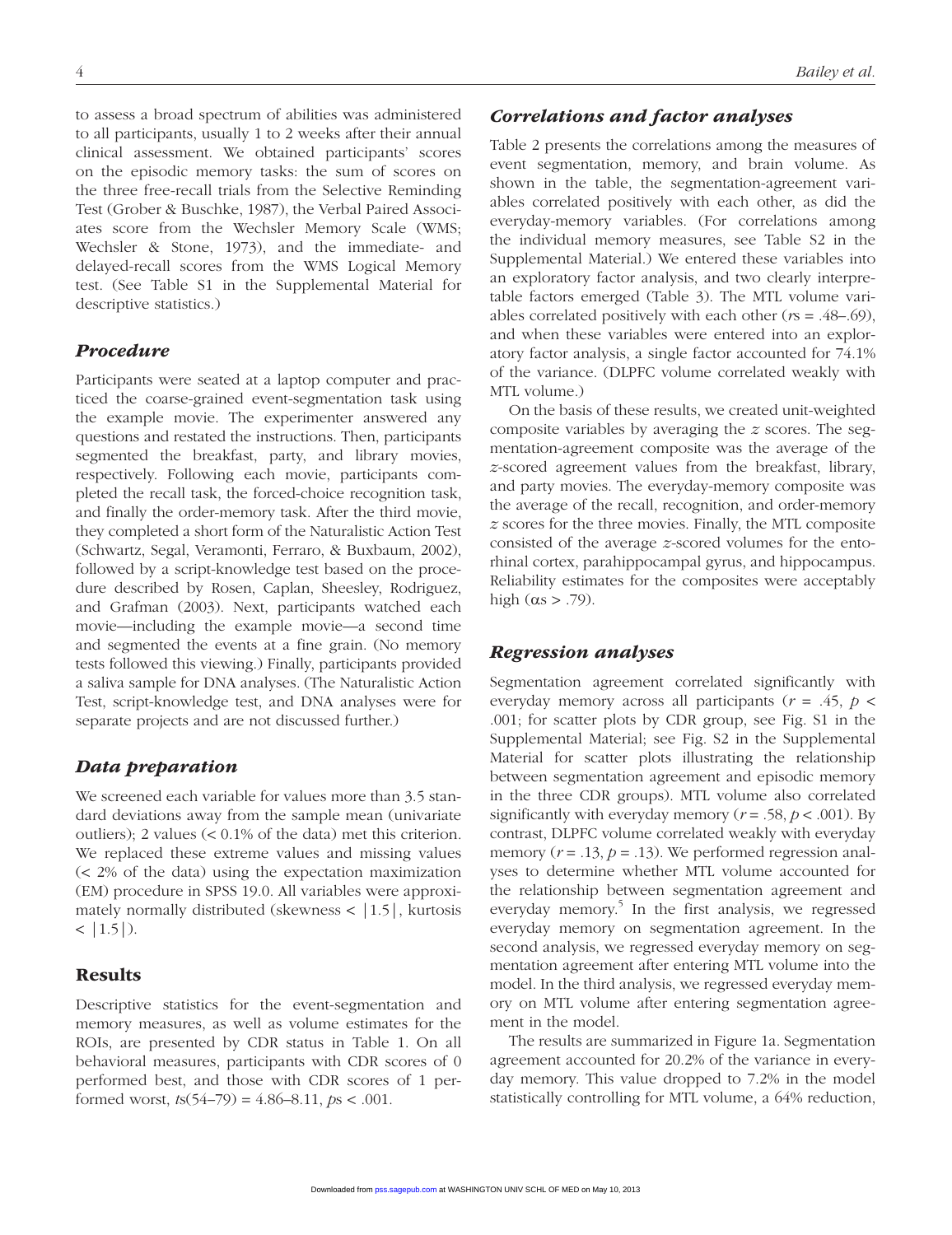|                                                                                                                                                                                             |                 |                | $\circ$<br>$\vert\vert$<br><b>CDR</b> score |                                       |                           |                           | CDR score $= 0.5$ |                                   |                       |                           | $\overline{\phantom{0}}$<br>CDR score $=$ |                                     |
|---------------------------------------------------------------------------------------------------------------------------------------------------------------------------------------------|-----------------|----------------|---------------------------------------------|---------------------------------------|---------------------------|---------------------------|-------------------|-----------------------------------|-----------------------|---------------------------|-------------------------------------------|-------------------------------------|
| Variable                                                                                                                                                                                    | $\mathbb Z$     | Median         | Range                                       | $0 \text{ vs. } 0.5)^a$<br>$d$ (CDR = | $\mathbb{N}$              | Median                    | Range             | $0.5$ vs. $1)^a$<br>Ш<br>$d$ (CDR | $\mathbb{Z}$          | Median                    | Range                                     | $d$ (CDR =<br>$0 \text{ vs. } 1)^a$ |
| Age (years)                                                                                                                                                                                 | 74.65           | 75.00          | $65 - 86$                                   | $-0.55$                               | 77.83                     | 78.00                     | 66-86             | 0.05                              | 77.55                 | 78.00                     | $63 - 90$                                 | $-0.47$                             |
| Segmentation agreement                                                                                                                                                                      |                 |                |                                             |                                       |                           |                           |                   |                                   |                       |                           |                                           |                                     |
| <b>Breakfast</b>                                                                                                                                                                            | 38              | $\ddot{34}$    |                                             | 0.20                                  | 36                        | 33                        | $07 - 59$         | 0.62                              | 28                    | $\mathcal{L}$             | $00 - 46$                                 | 0.84                                |
| Library                                                                                                                                                                                     | 45              | $-45$          | $.24 - 58$<br>$.27 - 61$                    | 0.72                                  | 39                        | $\overline{40}$           | $.18 - .64$       | $0.72$<br>$0.78$                  | $\ddot{.}30$          | 32                        | $.05 - 52$                                | 1.33                                |
| Party                                                                                                                                                                                       | 43              | $-42$          | $.19 - .68$                                 | 0.59                                  | 36                        | $\overline{35}$           | $.03 - .59$       |                                   | 28                    | 29                        | $-64 - 40$                                | 1.36                                |
| Recall                                                                                                                                                                                      |                 |                |                                             |                                       |                           |                           |                   |                                   |                       |                           |                                           |                                     |
| <b>Breakfast</b>                                                                                                                                                                            | 22.18           | 21.00          | $1 - 61$                                    | 0.88                                  | 13.10                     | 13.00                     | $0 - 31$          | $1.26\,$                          | 4.24                  | 3.00                      | $0 - 23$                                  | 1.94                                |
| Library                                                                                                                                                                                     | 13.03           | 12.50          | $1 - 34$<br>$-74$                           | 0.64                                  | 6.78                      | 6.00                      | $0 - 24$          | $1.29$<br>$1.00$                  | 1.81                  | 2.00                      | $0 - 10$                                  | 1.86                                |
| Party                                                                                                                                                                                       | 26.65           | 22.50          |                                             | 0.77                                  | 13.24                     | $10.00\,$                 | $0 - 57$          |                                   | 2.76                  | 1.00                      | $0 - 12$                                  | 1.65                                |
| Recognition                                                                                                                                                                                 |                 |                |                                             |                                       |                           |                           |                   |                                   |                       |                           |                                           |                                     |
| Breakfast                                                                                                                                                                                   | $\overline{71}$ | $\tilde{\sim}$ | $.40 - .90$                                 | 0.50                                  | $\widetilde{\mathcal{S}}$ | $\widetilde{\mathcal{S}}$ | $.30 - .90$       | 1.09                              | $\widetilde{\sim}$    | $\widetilde{\phantom{0}}$ | $.30 - .80$                               | $1.60\,$                            |
| Library                                                                                                                                                                                     | 77              | 80             | $.20-.95$<br>$.20-1.0$                      | 0.33                                  | 72                        | $\overline{70}$           | $.35 - 1.0$       | $1.12$<br>$1.26$                  | $\tilde{\mathcal{L}}$ | 53                        | $.25 - 80$                                | 1.58                                |
| ${\rm Party}$                                                                                                                                                                               | 88              | $\infty$       |                                             | 0.66                                  |                           | 80                        | $.40 - 1.0$       |                                   | 60                    | 60                        | $40 - 90$                                 | 1.90                                |
| Order memory (errors)                                                                                                                                                                       |                 |                |                                             |                                       |                           |                           |                   |                                   |                       |                           |                                           |                                     |
| Breakfast                                                                                                                                                                                   | 0.66            | 0.33           | $0.00 - 4.5$                                | $-0.74$                               | 1.41                      | 1.00                      | $0.00 - 4.5$      | $-1.44$                           | 3.24                  | 3.00                      | $0.83 - 5.5$                              | $-2.20$                             |
| Library                                                                                                                                                                                     | $1.48\,$        | $1.50\,$       | $0.00 - 4.3$                                | $-0.99$                               | 2.58                      | 2.50                      | $0.50 - 4.5$      | $-1.05$                           | $3.70$<br>$1.54$      | 3.83                      | $1.0 - 5.0$                               | $-2.21$                             |
| Party                                                                                                                                                                                       | 0.12            | 0.00           | $0.00 - 0.83$                               | $-0.37$                               | 0.23                      | 0.17                      | $0.00 - 1.8$      | $-1.36$                           |                       | 1.33                      | $0.00 - 4.7$                              | $-1.51$                             |
| Volume $(mm^3)$                                                                                                                                                                             |                 |                |                                             |                                       |                           |                           |                   |                                   |                       |                           |                                           |                                     |
| Entorhinal cortex                                                                                                                                                                           | 3,926           | 3,927          | $2,821 - 5,203$                             | 0.71                                  | 3,469                     | 3,397                     | 2,084-4,597       | 1.38                              | 2,544                 | 2,574                     | 1,615-3,721                               |                                     |
| Hippocampus                                                                                                                                                                                 | 7,526           | 7,528          | 5,836-9,056                                 | $1.18\,$                              | 6,491                     | 6,316                     | 5,001-8,403       | 0.99                              | 5,671<br>2,987        | 5,685                     | 4,730–6,734                               | $2.18$<br>$2.71$                    |
| Parahippocampal<br>syrus                                                                                                                                                                    | 3,662           | 3,645          | 2,814-4,693                                 | 0.34                                  | 3,478                     | 3,473                     | 2,052-4,542       | 0.87                              |                       | 2,965                     | 1,871-3,846                               | 1.38                                |
| <b>DIPFC</b>                                                                                                                                                                                | 27,294          | 27,304         | $1 - 32,853$<br>23,51                       | 0.46                                  | 25,951                    | 25,467                    | 19,441-31,890     | $-0.15$                           | 26,382                | 26,385                    | 22,659-32,247                             | 0.35                                |
| Note: CDR = Clinical Dementia Rating scale (Morris, 1993); DLPFC = dorsolateral prefrontal cortex.<br>"The effect size between the two indicated CDR groups was calculated using Cohen's d. |                 |                |                                             |                                       |                           |                           |                   |                                   |                       |                           |                                           |                                     |

Table 1. Descriptive Statistics for Age, Segmentation Agreement, Everyday Memory, and Brain Volume Table 1. Descriptive Statistics for Age, Segmentation Agreement, Everyday Memory, and Brain Volume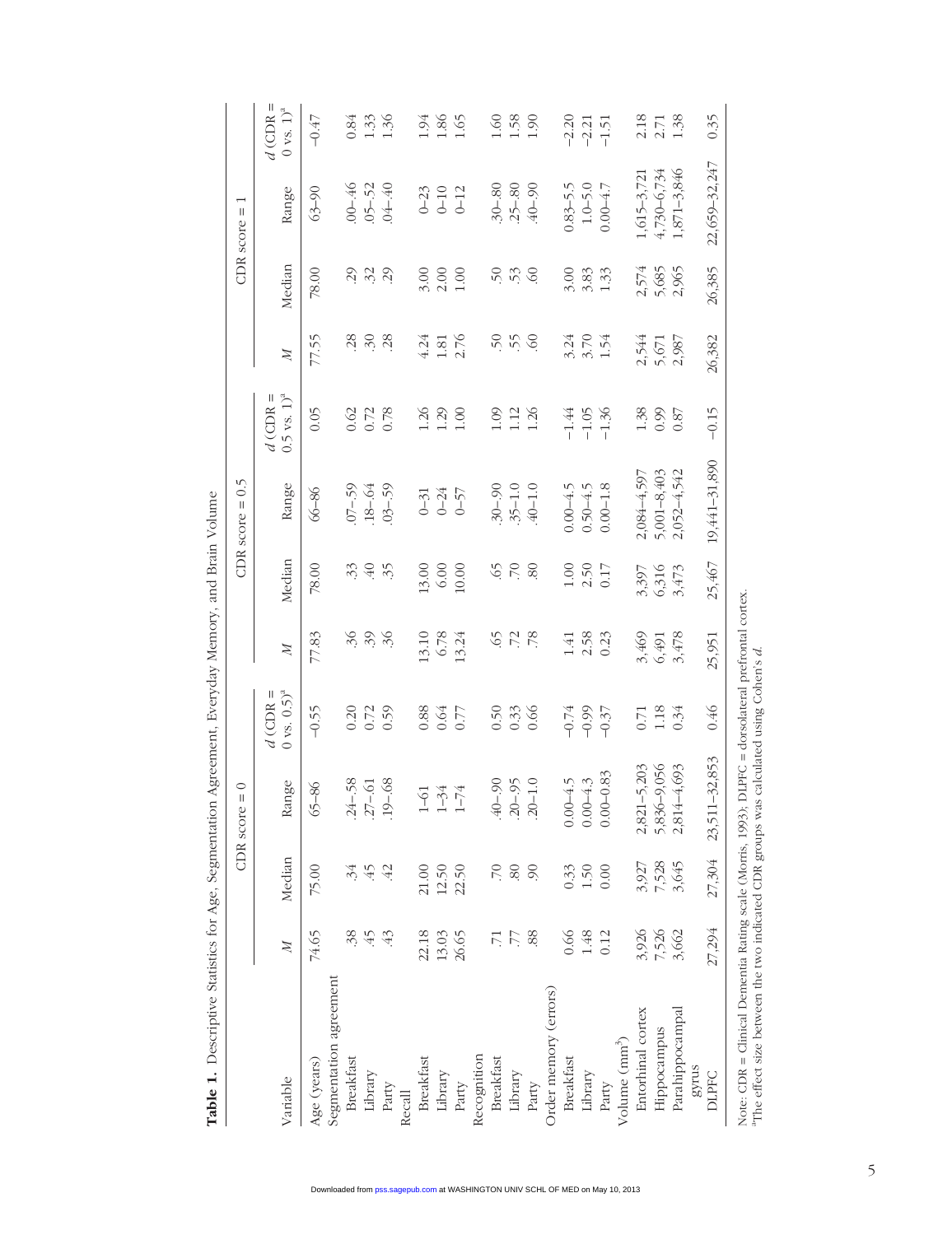| Variable                           | 1   | 2   | 3   | 4   | 5   | 6   | 7   | 8   | 9   |
|------------------------------------|-----|-----|-----|-----|-----|-----|-----|-----|-----|
| Segmentation agreement             |     |     |     |     |     |     |     |     |     |
| 1. Breakfast                       |     |     |     |     |     |     |     |     |     |
| 2. Library                         | .71 |     |     |     |     |     |     |     |     |
| 3. Party                           | .53 | .57 |     |     |     |     |     |     |     |
| Everyday memory                    |     |     |     |     |     |     |     |     |     |
| 4. Breakfast                       | .41 | .43 | .26 |     |     |     |     |     |     |
| 5. Library                         | .38 | .37 | .32 | .82 |     |     |     |     |     |
| 6. Party                           | .38 | .40 | .32 | .87 | .81 |     |     |     |     |
| Brain volume                       |     |     |     |     |     |     |     |     |     |
| 7. Entorhinal cortex               | .16 | .26 | .30 | .49 | .55 | .53 |     |     |     |
| 8. Hippocampus                     | .18 | .39 | .24 | .45 | .45 | .47 | .66 |     |     |
| 9. Parahippocampal gyrus           | .14 | .23 | .19 | .47 | .39 | .47 | .69 | .48 |     |
| 10. Dorsolateral prefrontal cortex | .09 | .10 | .14 | .16 | .10 | .12 | .17 | .22 | .27 |

Table 2. Correlations Between Segmentation Agreement, Everyday Memory, and Brain Volume

Note:  $N = 74$ . For segmentation agreement, performance was averaged across the coarse-grained and fine-grained segmentation tasks for each movie. For everyday memory, performance across the recall, recognition, and order-memory tests was averaged for each movie. Significant correlations  $(p < .05)$  are in boldface.

 $F(1, 71) = 11.57$ ,  $p < .001$ . Regression analyses also were conducted to examine the effect of the individual medial temporal regions on the individual memory measures. Each region accounted for a large portion of the relationship between segmentation agreement and each memory measure (see Table S4 in the Supplemental Material). In addition, everyday memory was significantly and independently predicted by segmentation agreement (7.2%),  $F(1, 71) = 8.68, p = .004, \text{ and MTL volume } (21.1\%).$  $F(1, 71) = 25.58, p < .001.$ 

Given the high correlation between CDR score and MTL volume  $(r = -.64, p = .001)$ , we repeated the regression analyses replacing MTL volume with CDR status.

Table 3. Results of the Exploratory Factor Analysis

|                        | Factor loading |          |       |
|------------------------|----------------|----------|-------|
| Variable               | Factor 1       | Factor 2 | $h^2$ |
| Everyday memory        |                |          |       |
| <b>Breakfast</b>       | .00            | .94      | .76   |
| Library                | .02            | .86      | .81   |
| Party                  | .00            | .94      | .84   |
| Segmentation agreement |                |          |       |
| <b>Breakfast</b>       | .80            | .02      | .64   |
| Library                | .88            | .00      | .69   |
| Party                  | .65            | .00      | .15   |

Note: The exploratory factor analysis was conducted using Principal axis as the extraction method and Promax as the rotation method.  $h^2$  = communality estimate. For everyday memory, performance across the recall, recognition, and order-memory tests was averaged for each movie. For segmentation agreement, performance was averaged across the coarse-grained and fine-grained segmentation tasks for each movie.

The results are displayed in Figure 1b. The variance in everyday memory accounted for by segmentation agreement (20.2%) dropped to 4.3% in the model statistically controlling for CDR status, a 79% reduction,  $F(1, 71) =$ 14.51, *p* < .001. In addition, everyday memory was significantly and independently predicted by segmentation agreement (4.3%), *F*(1, 71) = 5.78, *p* = .019, and CDR status (27.2%), *F*(1, 71) = 36.66, *p* < .001.

# **Discussion**

The two main goals of the current study were to evaluate whether (a) event segmentation predicts everyday memory and (b) MTL or DLPFC volume accounts for this relationship. Individual differences in segmentation agreement predicted individual differences in everyday memory. Participants whose segmentation agreement was more normative remembered more of the activity in the movies. These results replicate those of J. M. Zacks et al. (2006) and extend them to a more demented group of older adults.

The finding that event segmentation predicted everyday memory in the most demented group (see Fig. S1 in the Supplemental Material) is important because these participants sometimes had difficulty remembering *any* information from the movies even after the short retention intervals. Approximately 2.5% of the cognitively healthy group and 9.8% of the very mildly demented group recalled no accurate information from the movies, whereas 52.3% of the most demented group recalled no accurate information. Although there was a restricted range in everyday-memory performance in the most demented group, we did observe some variability, and event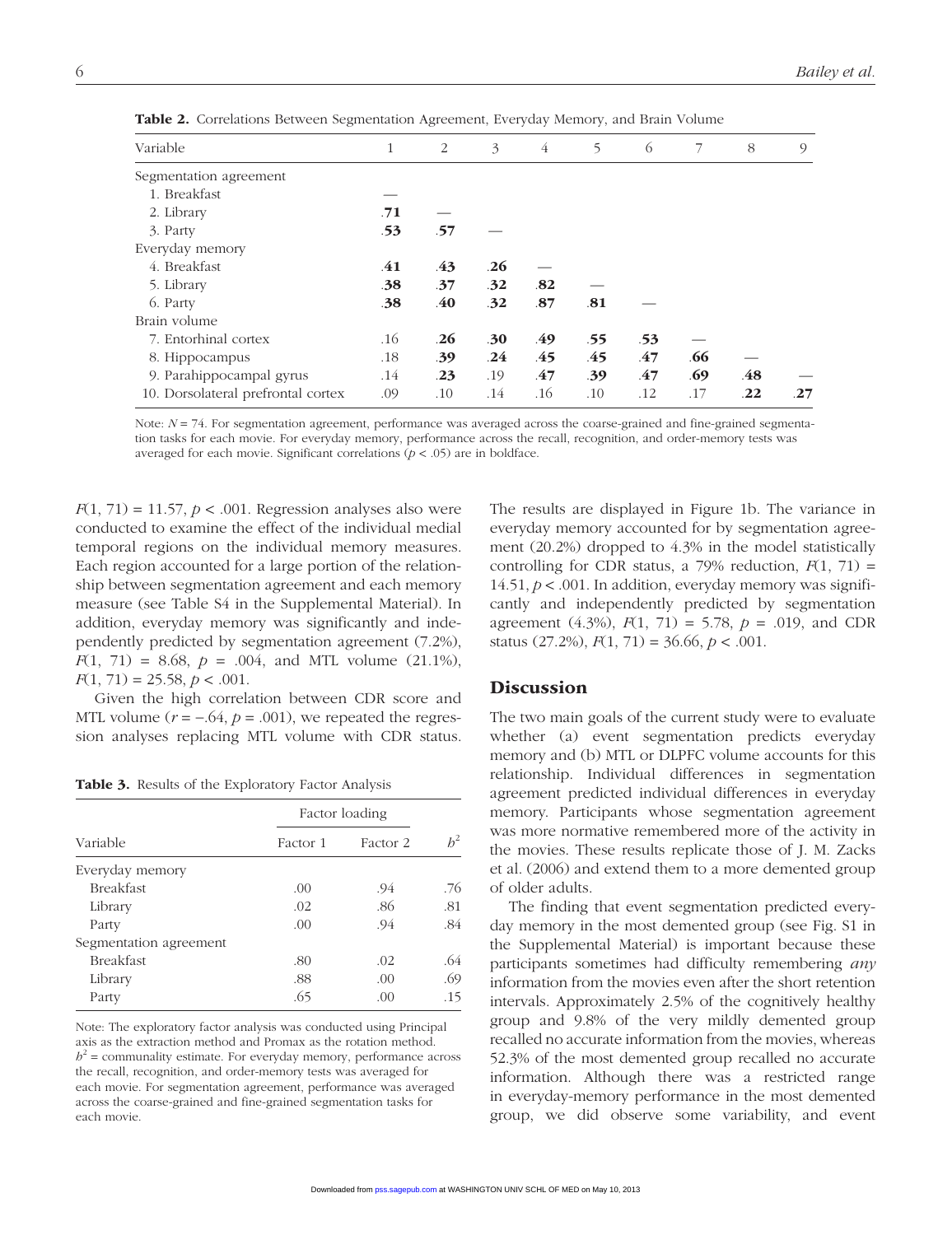

Fig. 1. Venn diagrams depicting relationships among (a) segmentation agreement, everyday memory, and medial temporal lobe (MTL) volume and (b) segmentation agreement, everyday memory, and score on the Clinical Dementia Rating (CDR) scale (Morris, 1993).

segmentation accounted for a significant portion of this variability. These findings suggest that the ability to organize an activity during perception may offset the everyday-memory decrements observed in demented older adults. Thus, interventions aimed at improving event segmentation may be beneficial for everyday-memory performance for both cognitively normal and demented adults.

Individual differences in MTL volume accounted for about two thirds of the relationship between event segmentation and memory. Clinical dementia status also significantly accounted for this relationship. Together, MTL volume and dementia status accounted for almost half of the variance in event memory,  $F(2, 71) = 32.25$ ,  $p < .001$ . One possible explanation for why MTL volume and CDR status accounted for shared variance in the relationship between segmentation and memory is that Alzheimer's disease neuropathology in its early stages affects the MTL disproportionately (Golby et al., 2005; Stoub et al., 2010), and that this leads to declines in memory, orientation, judgment, and problem solving. These cognitive declines, in turn, produce higher scores on the CDR scale.

What role might the MTL play in event segmentation and memory? There are several possible mechanistic explanations. First, the MTL could be responsible for episodic representations of previous events that aid in the encoding of current activities. A wealth of research has demonstrated that the MTL supports retrieval from long-term memory (for a review, see Eichenbaum et al., 2007). Preexisting knowledge gained through related experiences should help with the organization and comprehension of novel stimuli. For instance, memories of previous experiences dining out (as well as schemas and scripts) help people predict what a hostess will say when they enter a new restaurant or when they watch a movie of someone else entering a restaurant.

Second, the MTL, and particularly the hippocampus, may be involved in pattern separation (e.g., Bakker, Kirwan, Miller, & Stark, 2008). Dementia-related atrophy in the hippocampus may lead to decreased ability to differentiate between two events, and thereby impair everyday memory.

Third, the MTL has been implicated in binding features together during on-line perception (Hannula, Ryan, Tranel, & Cohen, 2007; Hannula et al., 2006). It is possible that this binding, and thus the MTL, is necessary for constructing effective event models. Impaired construction of event models would lead to less effective event segmentation.

Finally, the MTL may contribute to the maintenance and updating of current event models (i.e., working memory for events). Oztekin et al. (2010) demonstrated that the hippocampus is activated during retrieval tasks that engage working memory. More specifically, they found that the hippocampus is activated during the retrieval of all items on a list except the final item. The final item presumably is maintained in the focus of attention, whereas the other items have been displaced to secondary memory (Unsworth & Engle, 2007) or activated long-term memory (Cowan, 2001). Jeneson and Squire (2012) have argued that the MTL supports retrieval over short retention intervals in the case of information that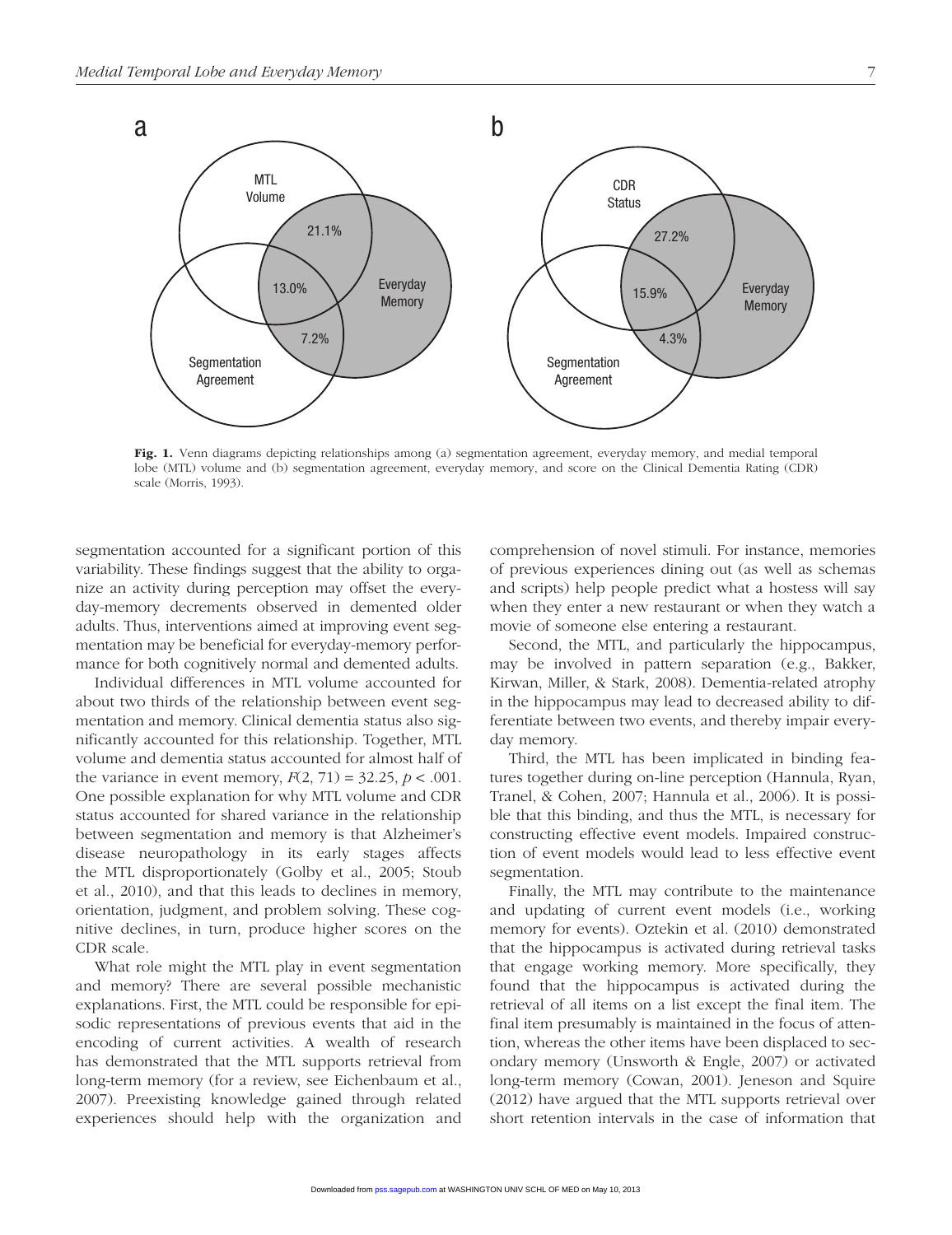has recently been displaced from working memory to long-term memory—whether because working memory capacity has been exceeded, attention has been diverted, or there has been a lack of rehearsal.

An important contribution of the present study is that it shows that MTL volume predicts memory for everyday activities. Studies have demonstrated repeatedly that the MTL plays an important role in performance of laboratory tests of episodic memory (see Eichenbaum et al., 2007). In the current study, the correlations between MTL volume and everyday memory  $(r = .58)$  were similar to the correlations between MTL volume and performance on laboratory episodic memory tasks (word-list recall:  $r = .62$ ; logical memory:  $r = .47$ ; associative learning:  $r =$ .53; *z*s < 0.91, *p*s > .18).

It is notable that DLPFC volume was not significantly related to event segmentation or to memory (Table 1), which was surprising given the known role of this region in working memory maintenance. One possible explanation for this result is that the DLPFC is not important either for segmenting events or for long-term memory encoding. We think this is unlikely. Another possibility is that our sample did not vary greatly in the degree of DLPFC atrophy. The fact that the three clinical groups did not differ significantly in DLPFC volume,  $F(2, 73) = 1.59$ ,  $p = 0.21$ , is consistent with this possibility. The lack of group differences in this measure is not particularly surprising because faster rates of prefrontal atrophy are observed during later stages of Alzheimer's disease (McDonald et al., 2009), whereas our participants were at most only mildly demented. It may be that in populations older or more demented than our sample, individual differences in DLPFC atrophy would have more opportunity to show their influence.

# Conclusion

Progression of dementia of the Alzheimer's type is associated with a decrease in MTL volume (Dickerson et al., 2009). The current results suggest that MTL neuropathology may lead to a decreased ability to segment and remember everyday activities. However, normative event segmentation was associated with better everyday memory even among mildly demented older adults, and even in those with small MTL volume. This suggests that interventions aimed at strengthening event-segmentation ability may help to ameliorate everyday-memory deficits associated with normal aging and even the early stages of dementing neuropathology.

#### Declaration of Conflicting Interests

The authors declared that they had no conflicts of interest with respect to their authorship or the publication of this article.

#### Funding

This research was supported by National Institutes of Health Grant R01 AG031150, Principal Investigator Jeffrey M. Zacks; National Institutes of Health Grant F32 AG039162, Principal Investigator Heather R. Bailey; National Institute on Aging Grants P50 AG05681, P01 AG03991, and P01 AG26276, Principal Investigator John C. Morris; and the generous support of Fred Simmons and Olga Mohan.

#### Supplemental Material

Additional supporting information may be found at http://pss .sagepub.com/content/by/supplemental-data

#### Notes

1. Historically, *everyday memory* has been a controversial term. Some people use it to refer to memory assessed in field studies involving naturally occurring memoranda, which have been criticized for lack of experimental control (e.g., Banaji & Crowder, 1989). More broadly, the field has used the term in connection with tasks and materials that include features of memory that approximate those important for memory for everyday events. This is how we use the term.

2. Nearly two thirds of the participants in this study by definition are nonnormative. Thus, we used normative segmentation locations, obtained from a group of healthy older adults, reported in a previous study (Kurby, Sargent, Bailey, & Zacks, 2012).

3. Images for 7 participants were collected on a Siemens 1.5-T Vision scanner, whereas images for 67 participants were collected on a Siemens 3-T Trio scanner. Volume estimates did not differ by scanner type. Also, controlling for scanner type and the Scanner Type × Volume interaction did not change the amount of variance in the cognitive variables that the volume measures accounted for. Thus, scanner type was not included in any further analyses.

4. We examined nearby regions (i.e., caudal middle frontal gyrus and the inferior frontal gyrus: pars orbitalis, pars triangularis, and pars opercularis), but volume estimates from these prefrontal regions were moderately correlated with one another, and they did not predict segmentation agreement or everyday memory.

Although our primary focus was on the DLPFC and the MTL, we also examined several regions that EST proposes are involved in everyday memory. In particular, EST proposes that memory updating is triggered by dopaminergic projections from the midbrain, by error monitoring performed by the anterior cingulate cortex, and by event-model maintenance that may depend on posterior association cortex. Structural imaging of the midbrain dopamine system is technically challenging (D'Ardenne, McClure, Nystrom, & Cohen, 2008; Düzel et al., 2009), but identification of its targets in the striatum is straightforward; therefore, we examined caudate and putamen volume. Anterior cingulate cortex was defined as the caudal and rostral anterior cingulate regions in FreeSurfer. Posterior association cortex was defined as the posterior cingulate, cuneus, and precuneus. However, we observed no differences between CDR groups in any of these regions, nor were volumes of these regions correlated with segmentation agreement or everydaymemory performance.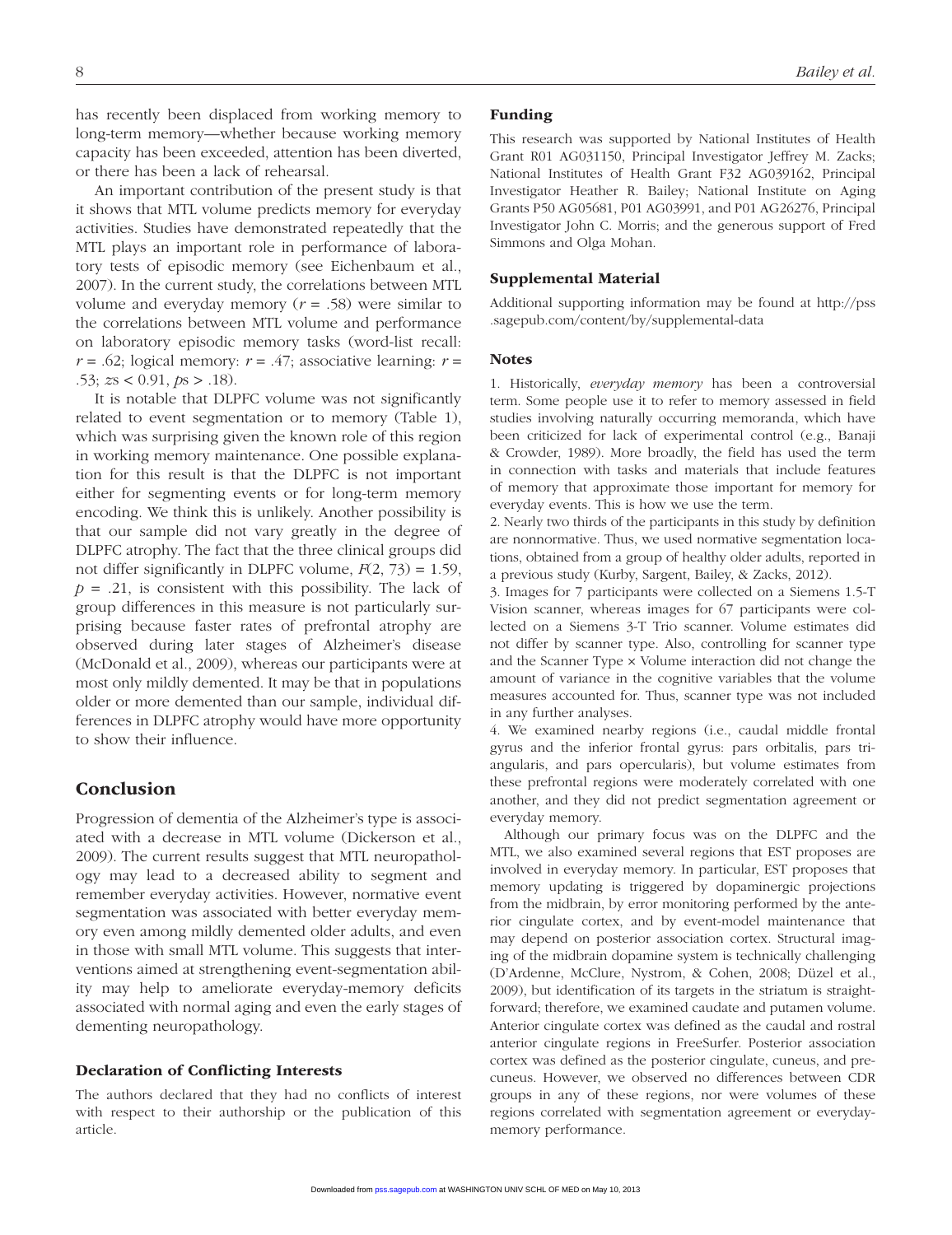5. Controlling for age in the regression analyses did not alter the conclusions presented here (see Table S3 in the Supplemental Material).

#### **References**

- Bakker, A., Kirwan, B., Miller, M., & Stark, C. E. (2008). Pattern separation in the human hippocampal CA3 and dentate gyrus. *Science*, *319*, 1640–1642.
- Banaji, M. R., & Crowder, R. G. (1989). The bankruptcy of everyday memory. *American Psychologist*, *44*, 1185–1193.
- Becker, J. T., Mintun, M. A., Aleva, K., Wiseman, M. B., Nichols, T., & DeKosky, S. T. (1996). Compensatory reallocation of brain resources supporting verbal episodic memory in Alzheimer's disease. *Neurology*, *46*, 692–700.
- Buckner, R. L., Head, D., Parker, J., Fotenos, A. F., Marcus, D., Morris, J. C., & Snyder, A. Z. (2004). A unified approach for morphometric and functional data analysis in young, old, and demented adults using automated atlas-based head size normalization: Reliability and validation against manual measurement of total intracranial volume. *NeuroImage*, *23*, 724–738.
- Cowan, N. (2001). The magical number 4 in short-term memory: A reconsideration of mental storage capacity. *Behavioral and Brain Sciences*, *24*, 87–114.
- D'Ardenne, K., McClure, S., Nystrom, L., & Cohen, J. (2008). BOLD responses reflecting dopaminergic signals in the human ventral tegmental area. *Science*, *319*, 1264–1267.
- Desikan, R. S., Segonne, F., Fischl, B., Quinn, B. T., Dickerson, B. C., Blacker, D., . . . Killiany, R. J. (2006). An automated labeling system for subdividing the human cerebral cortex on MRI scans into gyral based regions of interest. *NeuroImage*, *31*, 968–980.
- Dickerson, B. C., Feczko, E., Augustinack, J. C., Pacheco, J., Morris, J. C., Fischl, B., & Buckner, R. L. (2009). Differential effects of aging and Alzheimer's disease on medial temporal lobe cortical thickness and surface area. *Neurobiology of Aging*, *30*, 432–440.
- Düzel, E., Bunzeck, N., Guitart-Masip, M., Wittmann, B., Schott, B. H., & Tobler, P. N. (2009). Functional imaging of the human dopaminergic midbrain. *Trends in Neurosciences*, *32*, 321–328.
- Eichenbaum, H., Yonelinas, A. P., & Ranganath, C. (2007). The medial temporal lobe and recognition memory. *Annual Review of Neuroscience*, *30*, 123–152.
- Fischl, B. (2012). Freesurfer. *NeuroImage*, *62*, 774–781.
- Gilewski, M. J., Zelinski, E. M., & Schaie, K. W. (1990). The Memory Functioning Questionnaire for assessment of memory complaints in adulthood and old age. *Psychology and Aging*, *5*, 482–490.
- Golby, A., Silverberg, G., Race, E., Gabrieli, S., O'Shea, J., Knierim, K., . . . Gabrieli, J. (2005). Memory encoding in Alzheimer's disease: An fMRI study of explicit and implicit memory. *Brain*, *128*, 773–787.
- Goldman-Rakic, P. S. (1995). Cellular basis of working memory. *Neuron*, *14*, 477–485.
- Golomb, J., de Leon, M. J., Kluger, A., George, A. E., Tarshish, C., & Ferris, S. H. (1993). Hippocampal atrophy in normal aging: An association with recent memory impairment. *Archives of Neurology*, *50*, 967–973.
- Grafman, J. (1995). Similarities and distinctions among current models of prefrontal cortical functions. *Annals of the New York Academy of Sciences*, *769*, 337–368.
- Grober, E., & Buschke, H. (1987). Genuine memory deficits in dementia. *Developmental Neuropsychology*, *38*, 13–36.
- Hannula, D. E., Ryan, J. D., Tranel, D., & Cohen, N. J. (2007). Rapid onset relational memory effects are evident in eye movement behavior, but not in hippocampal amnesia. *Journal of Cognitive Neuroscience*, *19*, 1690–1705.
- Hannula, D. E., Tranel, D., & Cohen, N. J. (2006). The long and the short of it: Relational memory impairments in amnesia, even at short lags. *The Journal of Neuroscience*, *26*, 8352–8359.
- Hess, T. M. (1990). Aging and schematic influences on memory. In T. M. Hess (Ed.), *Aging and cognition: Knowledge, organization, and utilization* (pp. 93–160). Amsterdam, The Netherlands: North-Holland.
- Horn, J. L., & Cattell, R. B. (1967). Age differences in fluid and crystallized intelligence. *Acta Psychologica*, *26*, 107–129.
- Jeneson, A., & Squire, L. R. (2012). Working memory, long-term memory, and medial temporal lobe function. *Learning & Memory*, *19*, 15–25.
- Jorm, A. F., & Jacomb, P. A. (1989). The Informant Questionnaire on Cognitive Decline in the Elderly (IQCODE): Sociodemographic correlates, reliability, validity and some norms. *Psychological Medicine*, *19*, 1015–1022.
- Klunk, W. E., Engler, H., Nordberg, A., Wang, Y., Blomqvist, G., Holt, D. P., . . . Langstrom, B. (2004). Imaging brain amyloid in Alzheimer's disease with Pittsburgh Compound-B. *Annals of Neurology*, *55*, 306–319.
- Krueger, F., Barbey, A., & Grafman, J. (2009). The medial prefrontal cortex mediates social event knowledge. *Trends in Cognitive Sciences*, *13*, 103–109.
- Kurby, C. A., Sargent, J. Q., Bailey, H. R., & Zacks, J. M. (2012, April). *Event segmentation and memory in younger and older adults: An fMRI investigation*. Poster presented at the 2012 Cognitive Aging Conference, Atlanta, GA.
- Kurby, C. A., & Zacks, J. M. (2011). Age differences in the perception of hierarchical structure. *Memory & Cognition*, *39*, 75–91.
- McDonald, C. R., McEvoy, L. K., Gharapetian, L., Fennema-Notestine, C., Hagler, D. J., Jr., Holland, D., . . . Dale, A. M. (2009). Regional rates of neocortical atrophy from normal aging to early Alzheimer disease. *Neurology*, *73*, 457–465.
- Morris, J. C. (1993). The Clinical Dementia Rating (CDR): Current version and scoring rules. *Neurology*, *43*, 2412–2414.
- Morrow, D. G., Leirer, V. O., & Altieri, P. A. (1992). Aging, expertise, and narrative processing. *Psychology and Aging*, *7*, 376–388.
- Oztekin, I., Davachi, L., & McElree, B. (2010). Are representations in working memory distinct from representations in long-term memory? Neural evidence in support of a single store. *Psychological Science*, *21*, 1123–1133.
- Raz, N., Dixon, F. M., Head, D. P., Dupuis, J. H., & Acker, J. D. (1998). Neuroanatomical correlates of cognitive aging: Evidence from structural MRI. *Neuropsychology*, *12*, 95– 114.
- Rosen, V. M., Caplan, L., Sheesley, L., Rodriguez, R., & Grafman, J. (2003). An examination of daily activities and their scripts